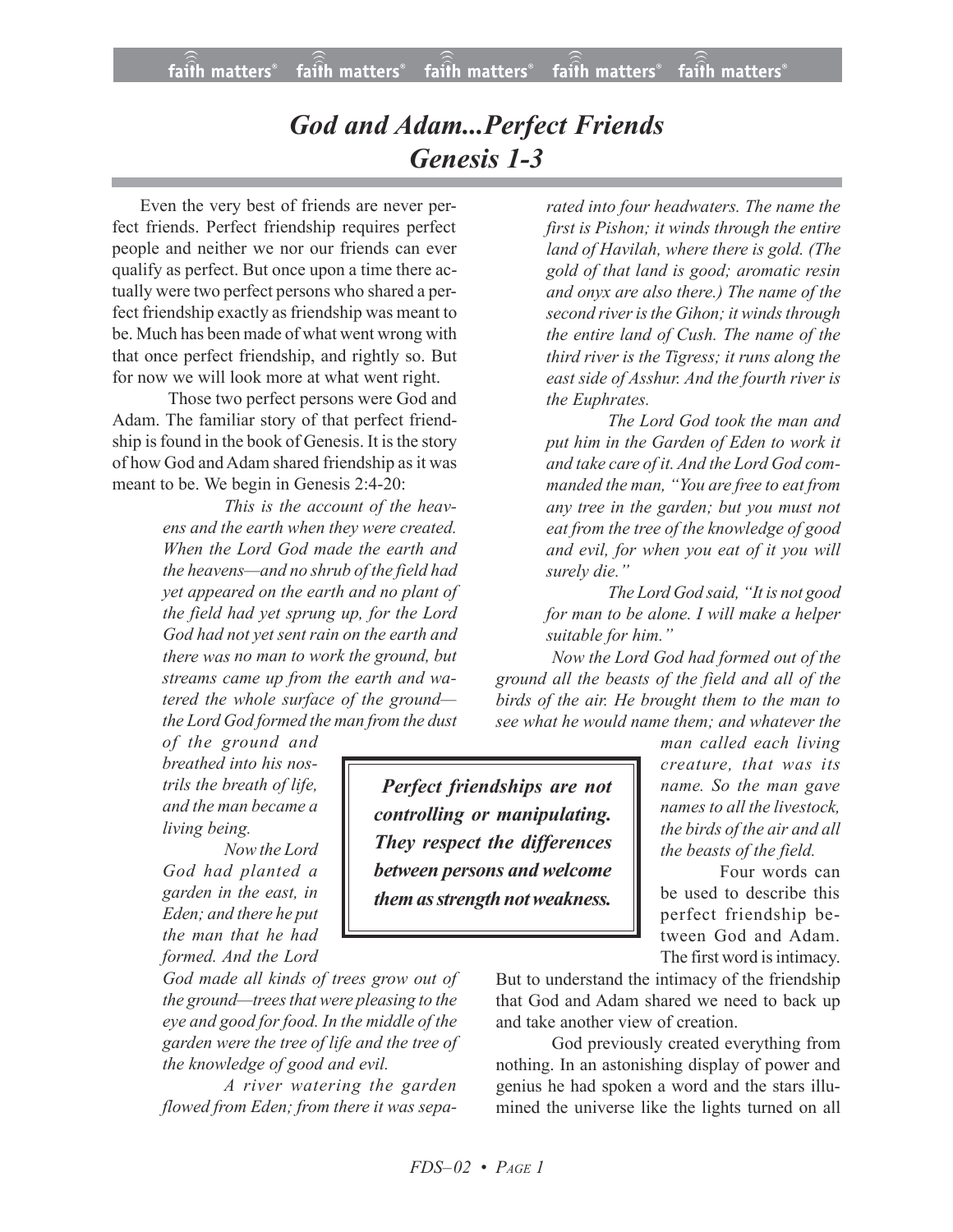## $f$ aith matters® staith matters® staith matters® staith matters® staith matters® faith matters<sup>®</sup> ))) )))

over a Christmas tree. With a word he shaped the earth with land and sea, mountains and valleys. With a word he formed the delicate cellular structure of the smallest petals on a delicate flower in a mountain valley. And with a word he shaped the craters of a million massive moons.

With a word he made all of creation. And with a word he could have created Adam. But Adam was different. Unlike stars or planets, plants or animals, Adam was to be God's friend. God could have created Adam with a single word but he chose to do it differently. God stepped down from the glories of heaven to the earth he had created. He took a pile of ordinary dirt and shaped it into his most magnificent masterpiece, the pinnacle of God's creation. He made a man in his own likeness—a man who could be God's friend in a way no plant or animal ever could—a man who would think as God thinks, who would feel as God feels, who would choose as God chooses. And then, in one of history's greatest moments, God stooped to the form he had created and breathed his life into Adam . . . and Adam lived!

The word "intimate" means "close, private, very personal." We use the word to refer to sexual relations between a man and a woman because that's the closest of physical bonds. We refer to "intimate apparel" to describe the underwear that is closest to our bodies and unseen by others. And, we use "intimate" when speaking of our most personal secrets.

God and Adam shared an intimate friendship—closer than a mother with her newborn, closer than a husband with a wife and closer than brothers or sisters in a family. The God who brilliantly created the universe made Adam a perfect match to himself. God could share with Adam; Adam could share with God. Adam could think as God thinks, feel as God feels and choose as God chooses. They were so much alike, in the same image. It was beautiful to see!

Do you remember the beginning of your best friendship? The bond was instant. You liked the same things, laughed at each others jokes, understood how the other one felt. It seemed as if you had known each other forever. That's the way it was with God and Adam! Instantly they were intimate friends.

Amazingly, though, that intimacy did not preclude individuality. God was God and Adam was Adam. They each had their own individual personalities and differences.

Individuality is essential to a healthy friendship. When I lose my identity to a friend the relationship has become unhealthy. Perfect friendships are not controlling or manipulating. They respect the differences between persons and welcome them as strength not weakness.

God gave Adam a garden. It was a supernatural gift filled with breathtaking beauty and satisfying food. It was truly a Paradise from the God who knew how to give the very best. It met all the needs of God's good friend. And God gave Adam the freedom to do with the garden as he chose*. "You are free"* were God's words in verse 16 . . . free to enjoy and free to destroy.

It takes an exceptional relationship to give so generously and freely. Most of us give with strings. We give our child a new bike and tell him not to ride it in the rain. We send our friend a check and tell her how to spend it.

God was sensitive to Adam's needs and not jealous. God created Adam for himself but he recognized that Adam needed a human helper, a human friend. Sometimes we are reluctant to let our fiends have friends, but not God. He respected the individual need of Adam and acted to meet the need.

God allowed Adam to express himself in naming the animals. If God winced at names like aardvark, porcupine and bumble bee he never let Adam know. God was the kind of friend who let Adam express himself in his own terms and personality. God let him be his own person.

God has not changed. Those who are his friends today know that he still has an infinite capacity for intimacy without infringing on our individuality. We can be indescribably close but still be absolutely ourselves. When we are friends with God he helps to make us better, but he does not eliminate our individuality.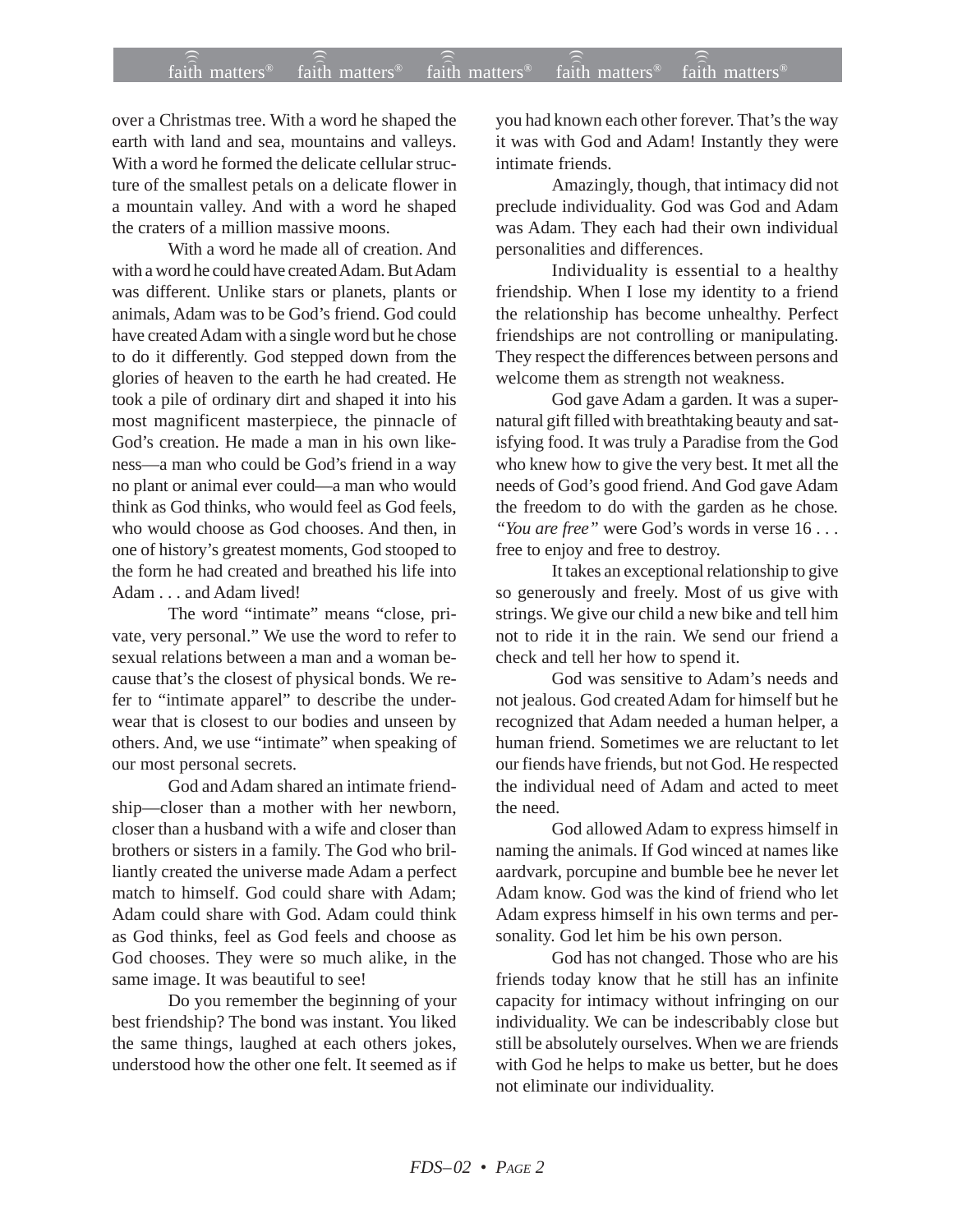Perhaps most amazing about the perfect friendship of God and Adam was their mutual satisfaction. We know God was satisfied because in describing the creation in Genesis 1:31 he concludes by saying that *"it was very good" . . .* and it is hinted at throughout the whole story.

God was delighted with Adam. He would come from heaven to talk and walk with his human friend. What do you suppose they discussed? It must have been interesting for God to hear Adam tell about things he had found in the garden, but God had made the garden and all that was in it. God is omniscient, he knows everything even before it happens, yet he did not seem to lose interest. He took it in as if it all was fresh information. And Adam would ask God what he had been doing and God would have to stoop to describe in human language the operation of the universe and the depths of the trinity. It was a strange, unequal friendship in which they both found wonderful satisfaction.

When I was a boy growing up in New Jersey, the small town of Princeton had a very famous citizen named Albert Einstein. Although considered to be the smartest man alive he was amazingly visible and accessible both on the university campus and around the town.

There is a Princeton story about a grade school boy who lived in the town who was very

poor in arithmetic. But there was a startling change in his arithmetic homework. He went from having almost everything wrong to having everything right. When asked by his parents how he could suddenly do so well, he admitted to getting help from a

white haired man he met in the park. The boy explained, "He likes my jelly beans and I like the way he does my homework."

It seems unlikely that Albert Einstein would find much satisfaction talking with a young boy in a New Jersey park and doing arithmetic problems rather than teaching the Theory of Relativity, but apparently he did. He found special satisfaction in his unequal friend. And so did God find special satisfaction in Adam.

Adam also found satisfaction in God. They had much in common. They both loved the creation. They spoke the same language, felt the same feelings and knew each other so very well.

It's wonderful to have a friend who really understands you, one who will listen, who knows when to speak and when to be silent. Someone who is sensitive to who you are yet also freely shares himself in return.

Adam must have loved the way God talked to him about himself, his heaven, his earth, his plans, his dreams, his concerns. Imagine being that kind of a friend with God that both you and he are filled with satisfaction in your relationship!

Some may object to the limitation that was placed on the friendship of Adam and God. In Genesis 2:16-17 God is quoted as telling Adam, *"You are free to eat from any tree in the garden; but you must not eat from the tree of the knowledge of good and evil, for when you eat of it you will surely die."*

People have wondered about this for centuries. If God loved Adam so much, why did he limit him? Why did God create a perfect environment and then put something in the middle of it that was so tempting it could destroy that environment? If God and Adam were such good

*When we are friends with God he helps to make us better, but he does not eliminate our individuality.*

friends, and God had created Adam to be his friend, why would God even consider creating something that could destroy such a magnificent relationship? And why were the consequences so great? It

seems almost too much that a single infraction could bring destruction and death, not just to Adam and Eve, but to their descendants and to us and our descendants as well.

Theologians have given adequate answers to those sticky questions, but I invite you to reconsider these words from the perspective of friendship. Even the best of friendships have their